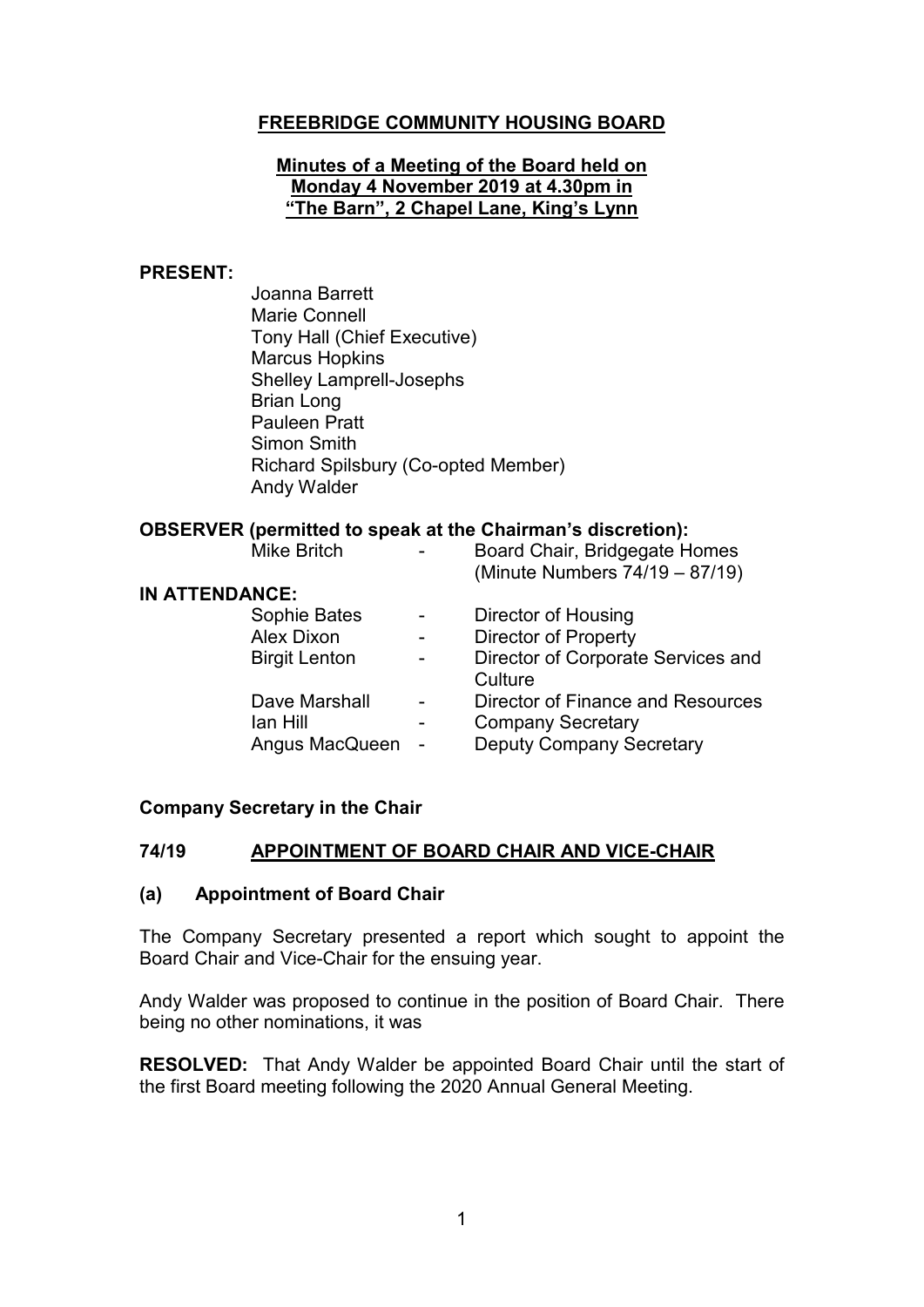# **Andy Walder in the Chair**

# **(b) Appointment of Board Vice-Chair**

Simon Smith was proposed in the position of Board Vice-Chair. There being no other nominations, it was

**RESOLVED:** That Simon Smith be appointed Board Vice-Chair until the start of the first Board meeting following the 2020 Annual General Meeting.

# **75/19 APOLOGIES**

Apologies for absence were received from Ian Pinches and Jasmine Rigg.

### **76/19 MINUTES**

The minutes of the meeting held on 22 July 2019 were confirmed as a correct record and signed by the Chair.

## **77/19 MATTERS ARISING**

There were no matters arising.

## **78/19 ACTION SHEET**

## **(a) Progress of Demolitions**

In answer to questions, the Director of Property advised that demolition contractors were now in possession of the Plaxtole House site; tenders for the demolition of Harpley Court were currently being evaluated. Demolition would take about three months. There were no definite plans as yet for either site: the Chair requested that any proposals for the Plaxtole House site should not be progressed without first being referred to the Board.

## **(b) Audit Committee Monitoring of Health and Safety Auditing**

In answer to a question, the Director of Property stated that an Internal Audit review of Tenant Safety was currently underway and would report into the Audit Committee. The Chair highlighted that the Board's next strategy afternoon, in December 2019, would consider the Regulator's Sector Risk Profile; this would include health and safety.

## **(c) Hillington Square Project**

**Confidential** 

## **79/19 DECLARATIONS OF INTEREST**

Andy Walder declared an interest and withdrew from the room during the appointment of the Board Chair (minute number 74/19(a)).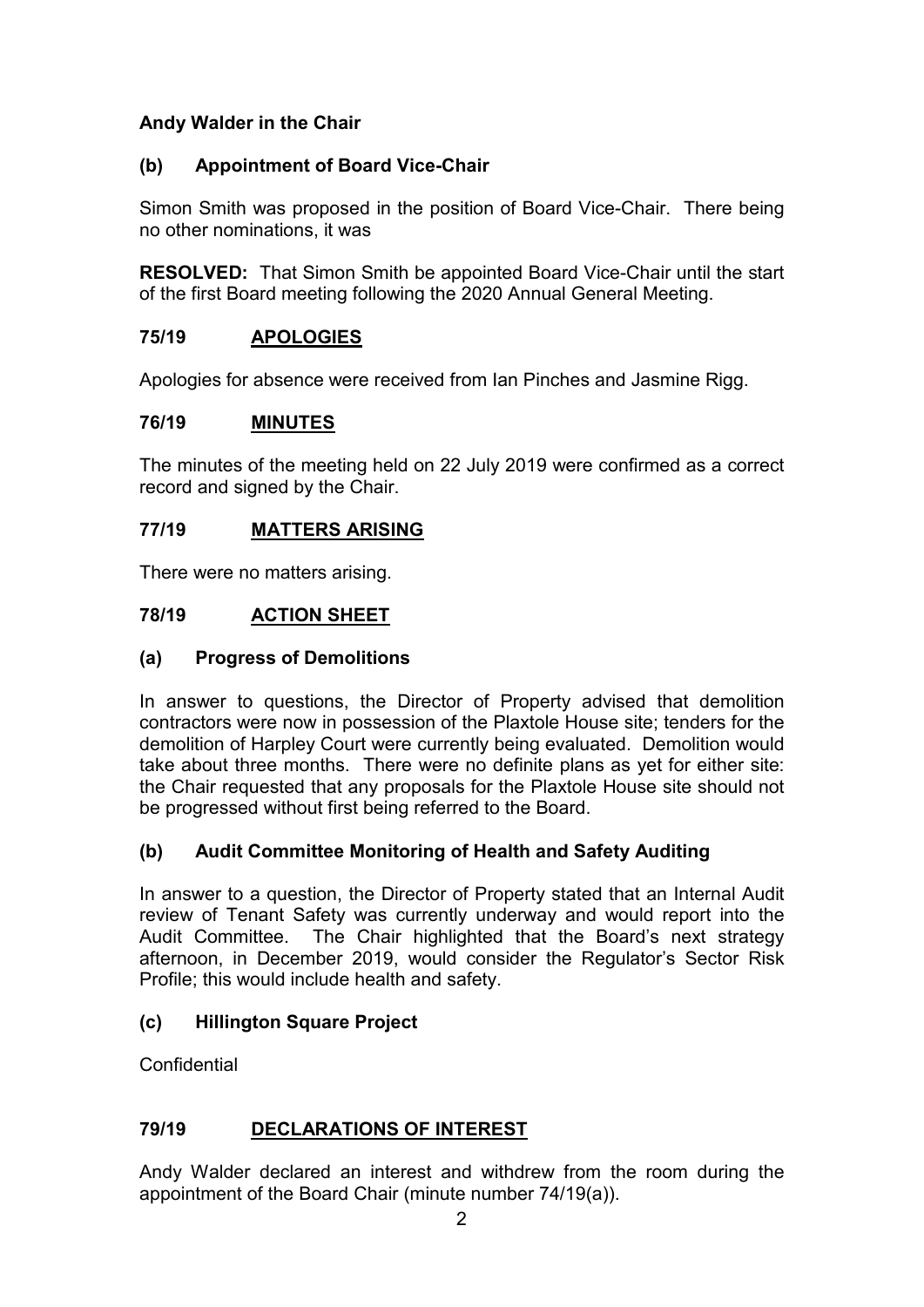Simon Smith declared an interest and withdrew from the room during the appointment of the Board Vice-Chair (minute number 74/19(b)).

Richard Spilsbury declared an interest and withdrew from the room during the item entitled "Board Member Co-option" (minute number 90/19).

Richard Spilsbury declared an interest and withdrew from the room during the appointment of the Audit and Risk Committee Chair (minute number 91/19).

Pauleen Pratt declared an interest and withdrew from the room during the appointment of the Governance and Remuneration Committee Chair (minute number 91/19).

#### **80/19 CHAIR'S UPDATE**

The Chair described the following activities that he had undertaken since the last meeting:

- He had held weekly meetings with the Chief Executive. Key themes at these meetings had been operational performance, the Hillington Square project, the Customer Service Committee and the development pipeline.
- Confidential
- He had hosted the shareholder lunch in September, which had focused mainly on the Customer Service Committee. The intention was to hold three shareholder lunches in 2020.
- He had attended the "out and about" in Hunstanton. Some dissatisfaction had been expressed by tenants in the quality of new builds in the area.
- He and the Chief Executive had held an induction session for Borough Councillors. As well as telling them about Freebridge, there had been discussion on the need to work together to combat homelessness.
- He had attended a reception to mark the retirement of the Borough Council's Chief Executive; this had been a useful networking opportunity.
- He had attended the East of England Chairs' meeting. There had been a presentation from Campbell Tickell on "What gets boards into trouble", and discussion about the Regulator's expectations of boards. He would like the latter to be considered at a Board strategy afternoon early in 2020.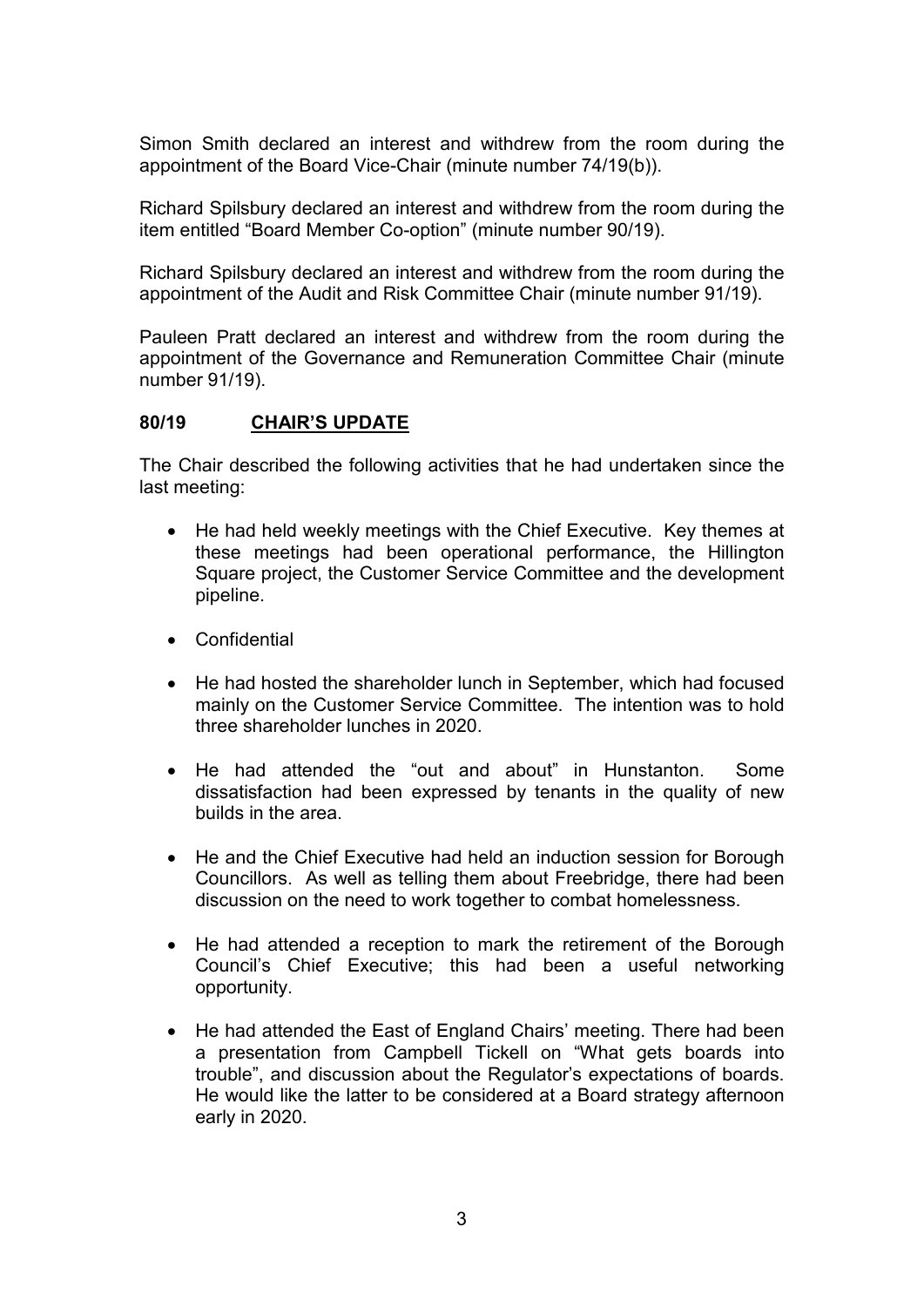# **81/19 MANAGEMENT TEAM UPDATE**

### **(a) Introduction**

A written update from the Management Team had been previously circulated and was noted by the Board.

The written update covered the following issues:

- Revised Board Meeting Dates
- Declarations of Interest Update
- Regulatory Contact
- Housing Associations and Councils Working Together to End **Homelessness**
- Hillington Square
- Independent East
- West Norfolk Partnership
- Customer Service Committee (late addition to the update)

Discussion took place on some aspects of the update, as set out below:

### **(b) Revised Board Meeting Dates**

### **RESOLVED:**

- 1) That the Board meeting scheduled for 20 July 2020 be moved to 27 July 2020.
- 2) That the Board meeting scheduled for 9 November 2020 be moved to 16 November 2020.
- 3) That meetings of the Customer Service Committee be scheduled for 10am on the Thursday immediately before each of the quarterly Board meetings.

## **(c) Regulatory Contact**

The Chief Executive reported that the Regulator had advised that they were satisfied with the explanation provided by Freebridge in relation to the statement of compliance in the annual accounts.

### **(d) Housing Associations and Councils Working Together to End Homelessness**

It was confirmed that the Director of Housing had attended the Eastern Region "Homes for Cathy" meeting on 18 October 2019.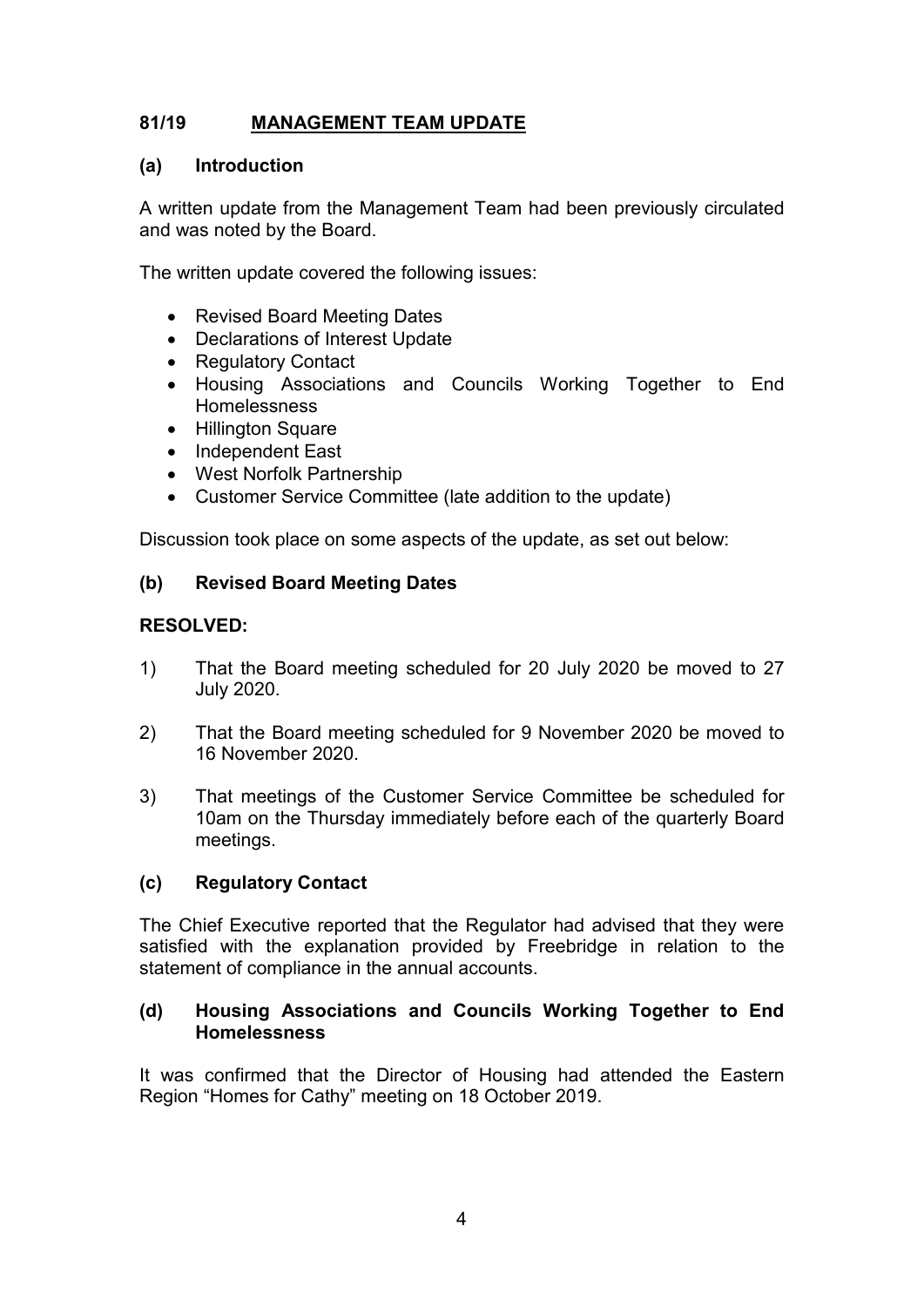# **(e) Customer Service Committee**

The Board was pleased to note that the Tenant Panel was now supportive of piloting a Customer Service Committee, having initially expressed reservations. The Board reiterated its own support for the pilot, but the importance of helping the Tenant Panel to develop its role was stressed. The Board acknowledged the Tenant Panel's view that the tenant (non-Board) members of the Committee should not be paid and agreed to progress on this basis.

# **82/19 PERFORMANCE PACK**

## **(a) Introduction**

The Chief Executive and the Director of Finance and Resources presented the Performance Pack for the Quarter ending 30 September 2019.

Discussion took place on the aspects of the Performance Pack, as set out below.

# **(b) Operational Performance Report and Financial Statements**

**Confidential** 

# **(c) Treasury Management and Strategy Update**

Confidential

# **(d) Business Plan Project Update**

The Board noted the update.

## **(e) Risk Management and Business Assurance Update**

The Director of Finance and Resources highlighted that the highest-level risks were reported individually in the full Performance Pack; there had been no change to the residual scoring of these risks in the quarter. The residual level of risk for those not reported separately and having a residual likelihood of three or above was 112 compared to a score of 126 last quarter. "Not Providing a Sustainable Solution to Hillington Square" was now reported as a separate risk, and would be further reviewed following the decision on the project to be taken later in the meeting, before being consolidated with the master schedule of risk.

The Board retained concern that risk ratings were not yet improving and noted that risk would be a key item at the Board's strategy afternoon in December 2019.

The Board noted the update.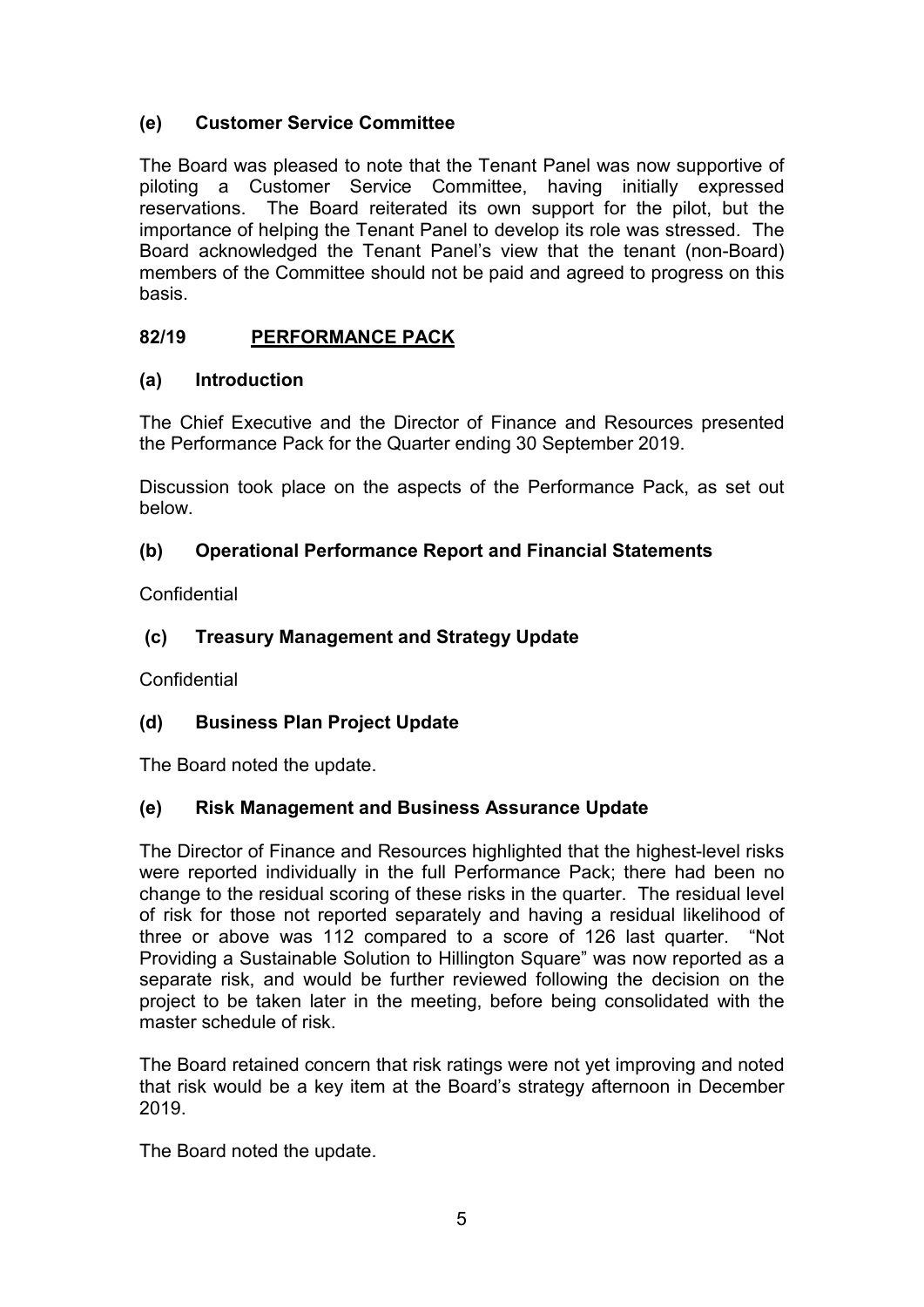# **(f) Health and Safety Compliance**

The Director of Finance and Resources said that work was continuing on the six identified high risk areas, with priority being given in the first instance to asbestos, fire safety risk assessments and electrical tests.

The Board noted the update.

### **(g) Empties Performance Information and Management Action**

The Chief Executive stated that monthly rent loss from empties had dropped, but it was important to maintain the improvement. It was noted that the Borough Council would soon be introducing higher Council Tax for empty properties.

The Board noted the update and retained concern around empties performance.

### **(h) Tenant Panel Quarterly Update**

The Board acknowledged the key messages from the Tenant Panel around repairs and maintenance performance and the use of sub-contractors. The Director of Property would address these when he attended the Panel's meeting on 8 November 2019.

The Board noted the update.

## **83/19 REVISED VALUE FOR MONEY STRATEGY**

The Director of Finance and Resources presented a report which reviewed the Value for Money Strategy. He stated that the Strategy needed to be updated to enable the delivery of the Value for Money targets that Freebridge had set itself last year and also to address areas raised in the recent Internal Audit review of Value for Money.

A Board Member suggested that the Strategy should be reviewed again in a year's time, in view of its evolving nature.

**RESOLVED:** That the revised Value for Money Strategy be approved, subject to a further review in a year's time.

### **84/19 HILLINGTON SQUARE COMPLETION STRATEGY**

**Confidential** 

### **85/19 Confidential item**

## **86/19 PROCUREMENT PLAN TO 31 MARCH 2021**

Confidential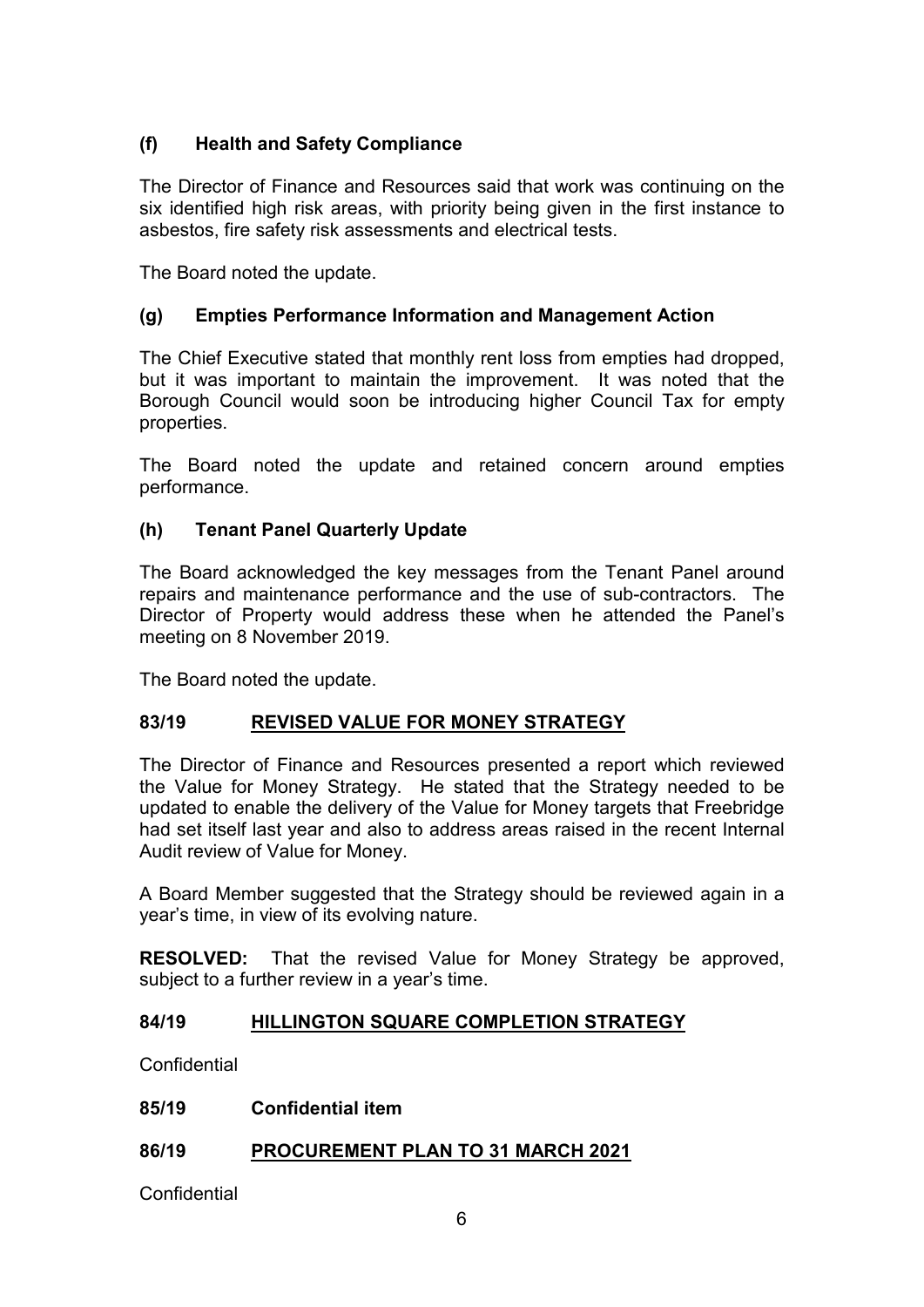## **87/19 ANNUAL INCOME REPORT 2020/21 AND SERVICE CHARGE CONSULTATION**

Confidential

### **88/19 GOVERNANCE COMMITTEE RECOMMENDATIONS: REVISED STANDING ORDERS**

The Board considered the recommendations of the Governance Committee meeting held on 7 October 2019 which were focused on the adoption of revised Standing Orders.

The Company Secretary advised that, since the publication of the Board papers, a few minor alterations had been made to the revised Standing Orders following input from the Management Team and the Legal Services Manager. These were not significant or material.

A Board Member welcomed the inclusion of risk management responsibilities within the Audit Committee's terms of reference (Standing Order 4). However, in light of this, he suggested that it would also be helpful to have a summary of the Board's role in relation to risk. The Company Secretary undertook to provide this within the RACI matrix of responsibilities which had been presented alongside the Standing Orders.

### **RESOLVED:**

- 1) That the revised Standing Orders be approved.
- 2) That remuneration of £2,500 a year for an independent member of the Audit and Risk Committee be approved, pending an independent review in 2020.
- 3) That the Development Plan 2018-23 be amended to include "hurdle rates" for development projects to proceed in relation to Internal Rate of Return.

### **89/19 FINANCIAL REGULATIONS UPDATE**

The Director of Finance and Resources presented a report which reviewed the Financial Regulations.

## **RESOLVED:**

- 1) That the revised Financial Regulations be approved.
- 2) That any further amendments to the Financial Regulations required to reflect the new Standing Orders as agreed in the previous item (minute number 88/19) be approved.

### **90/19 BOARD MEMBER CO-OPTION**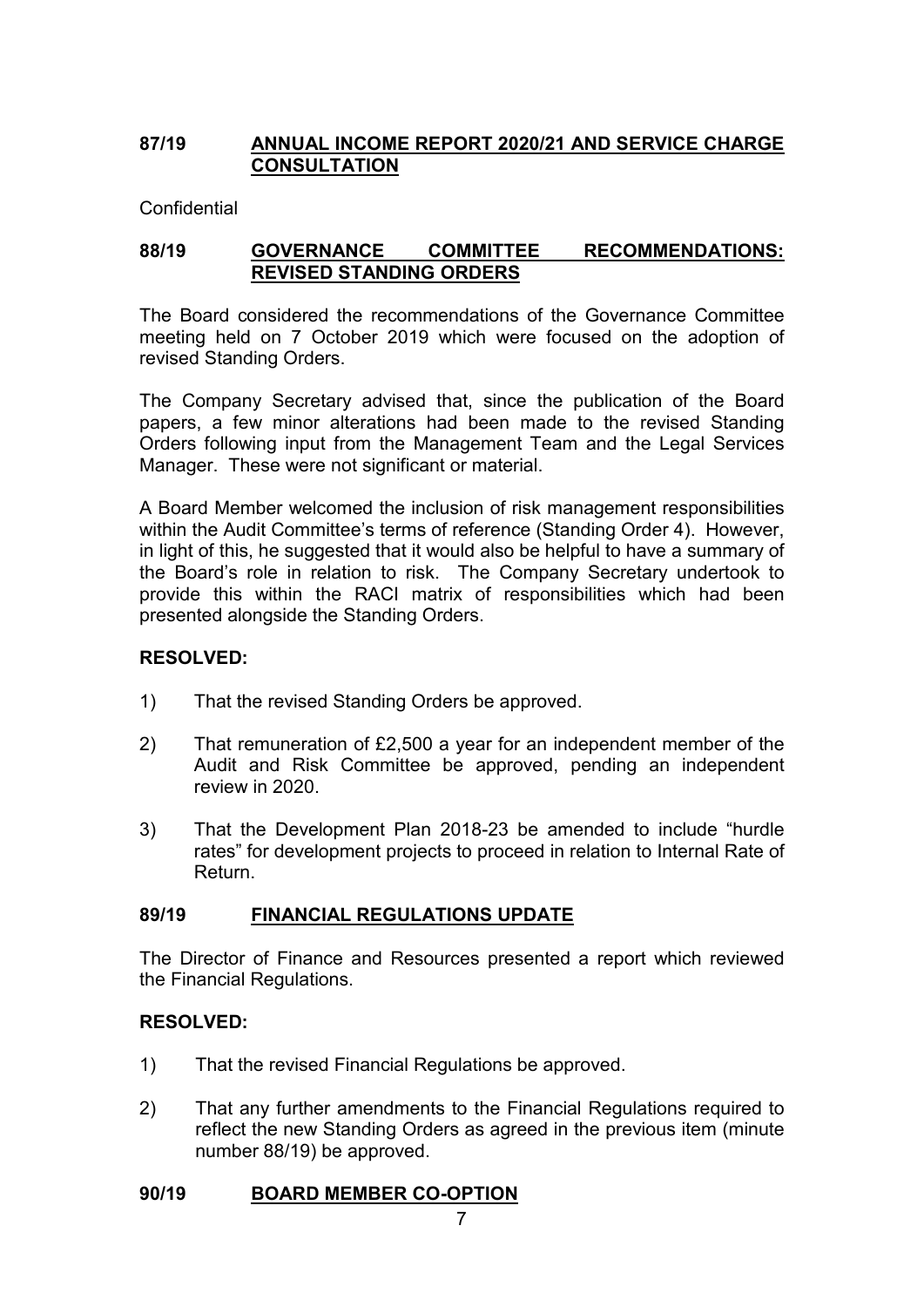The Deputy Company Secretary presented a report which sought to extend the co-option of Richard Spilsbury as a Board Member for a further three years.

**RESOLVED:** That the co-option of Richard Spilsbury as a Freebridge Board Member be extended by three years, until 8 January 2023.

### **91/19 BOARD APPOINTMENTS**

The Company Secretary presented a report which sought to undertake the annual process of making Board appointments for the ensuing year.

### **RESOLVED:**

1) That the annual Board appointments be made as follows:

**Audit and Risk Committee:** Richard Spilsbury (Chair), Ian Pinches (Vice-Chair), Brian Long, Shelley Lamprell-Josephs, one new independent member

**Governance and Remuneration Committee:** Pauleen Pratt (Chair), Marie Connell (Vice-Chair), Andy Walder (as Board Chairman), Marcus Hopkins, Simon Smith

**Customer Service Committee:** Jas Rigg (Chair), Jo Barrett, three to five non-Board tenant members (Vice-Chair to be determined once the full Committee composition is resolved)

### **Queen Elizabeth Hospital Governors' Council:** Andy Walder

- 2) Confidential
- 3) That the Board notes its thanks for Ian Pinches' service as Chair of the Audit Committee and Marie Connell's service as Chair of the Governance Committee.

### **92/19 REVIEW OF SHAREHOLDER ENGAGEMENT WITH THE ANNUAL GENERAL MEETING**

The Deputy Company Secretary presented a report which requested the Board to determine whether it wished to take action under Rule C15.4, which stated:

"A shareholder shall cease to be a shareholder if…..they do not participate in, nor deliver written apologies in advance for two general meetings and the board resolves that they be removed."

The Board observed that Freebridge had been established with tenant engagement principles at its heart, and that indications from Government were that there would be increasing expectations on associations to enhance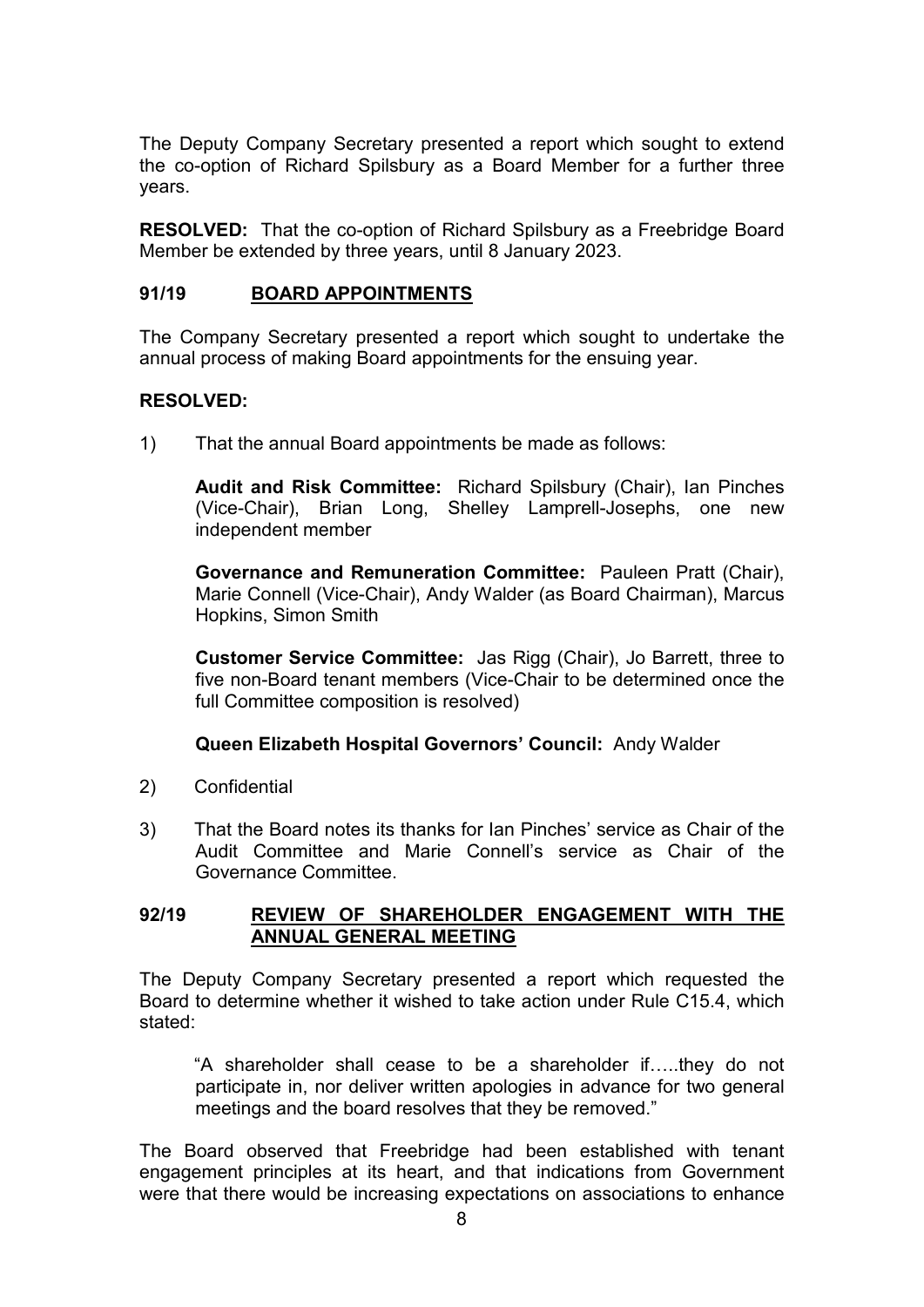engagement with their tenants. Taking action under Rule C15.4 would be at odds with these considerations. Furthermore, there could be reputational damage as a result of taking such action. The Board's preferred course of action was to find ways of encouraging shareholders to attend the Annual General Meeting as well as informal events such as the shareholders' lunch, and then review after two years. The Board requested the Director of Corporate Services and Culture and her team to take this forward.

### **RESOLVED:**

- 1) That no action be taken at this time under Rule C15.4.
- 2) That a plan be made to encourage shareholders to engage with Freebridge, and review after two years.

### **93/19 ANNUAL REVIEW OF PLACESHAPING ACTIVITIES AND DISCOVERY CENTRE REVIEW**

The Director of Housing presented a report which provided an update on Placeshaping activities over the last year, in addition to a review of the first year of business at the Discovery Centre.

The Board welcomed the positive news contained in the report. The Board also praised the presentation of the "Placeshaping Team Annual Report 2018/19", and it was suggested that this could be used as a template for accessible reporting.

A Board Member asked that Freebridge look to create more apprenticeships, potentially in partnership with other agencies.

The Board noted the report.

## **94/19 DATA PROTECTION OFFICER ANNUAL REPORT**

The Board noted the Data Protection Officer Annual Report.

### **95/19 WRITTEN RESOLUTION – CHANGES TO THE SHAREHOLDER POLICY**

The Board noted a report which described the approval of changes to the Shareholder Policy via written resolution.

### **96/19 URGENT ACTIONS**

The Board noted requests for urgent action that had been approved, as follows:

- Consent to Disposal and Purchase Leasehold Units on Hillington **Square**
- Letting of Annex at Discovery Centre